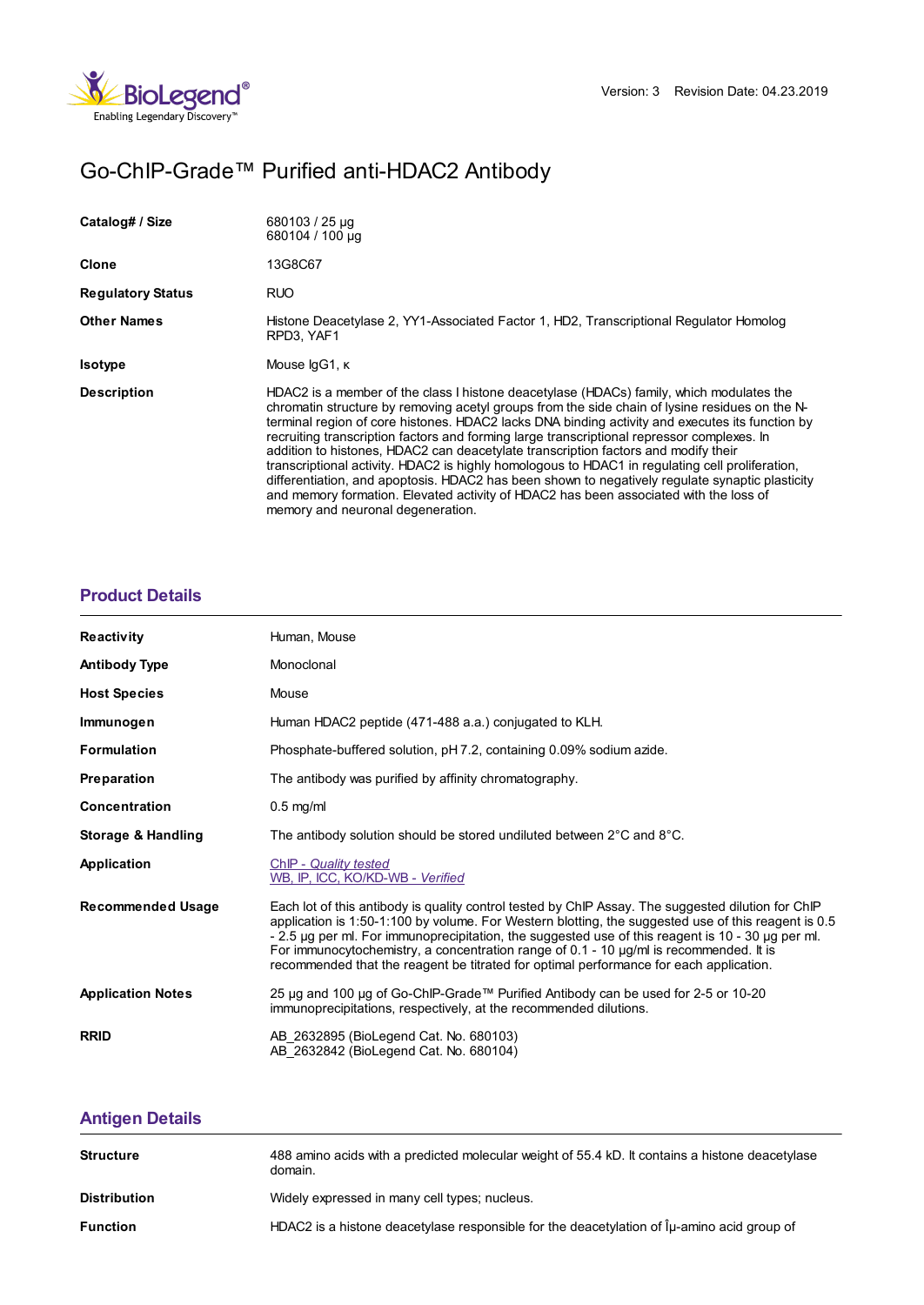|                           | lysine residues on the N-terminal tail of core histones (H2A, H2B, H3, H4). HDAC2 forms complex<br>with transcription factors and acts as a transcriptional co-repressor.                                                                                                                                              |
|---------------------------|------------------------------------------------------------------------------------------------------------------------------------------------------------------------------------------------------------------------------------------------------------------------------------------------------------------------|
| <b>Interaction</b>        | Forms histone deacetylase complexes with HDAC1, RBBP4, and RBBP7. Interacts with GF11,<br>SNW1, HDAC7, PRDM6, SAP30, SETDB1, SUV39H1, H2AFY, ATR, CBFA2T3, BCL-6, DNMT1,<br>MINT. HDAC10. HCFC1. NRIP1. KDM4A. TSHZ3 and PELP1.                                                                                        |
| <b>Biology Area</b>       | Cell Biology, Chromatin Remodeling/Epigenetics, Transcription Factors                                                                                                                                                                                                                                                  |
| <b>Antigen References</b> | 1. Winter M, et al. 2013. EMBO J. 32:3176.<br>2. Ma P. et al. 2013. PLoS Genet. 9:e1003377.<br>3. Kurita M. et al. 2012. Nat. Neurosci. 15:1245.<br>4. Segre CV, et al. 2011. J. Biomed. Biotechnol. 2011:690848.<br>5. Brunmeir R, et al. 2009. Int. J. Dev. Biol. 53:275.<br>6. Guan JS, et al. 2009. Nature 459:55. |
| Gene ID                   | 3066                                                                                                                                                                                                                                                                                                                   |

#### **Related [Protocols](https://www.biolegend.com/de-at/products/go-chip-grade-purified-anti-hdac2-antibody-13875?pdf=true&displayInline=true&leftRightMargin=15&topBottomMargin=15&filename=Go-ChIP-Grade%EF%BF%BD%EF%BF%BD%EF%BF%BD Purified anti-HDAC2 Antibody.pdf#productRelatedProtocols)**

BioLegend's Tools for Chromatin [Immunoprecipitation](https://www.biolegend.com/newsdetail/tools-for-chromatin-immunoprecipitation-chip-assays/4807/) (ChIP) Assays - Video

Chromatin [Immunoprecipitation](https://www.biolegend.com/protocols/chromatin-immunoprecipitation-chip-assay-protocol/4306/) (ChIP) Assay Protocol

[Immunocytochemistry](https://www.biolegend.com/protocols/immunocytochemistry-staining-protocol/4275/) Staining Protocol

[Western](https://www.biolegend.com/protocols/western-blotting-protocol/4269/) Blotting Protocol

#### **Other [Formats](https://www.biolegend.com/de-at/products/go-chip-grade-purified-anti-hdac2-antibody-13875?pdf=true&displayInline=true&leftRightMargin=15&topBottomMargin=15&filename=Go-ChIP-Grade%EF%BF%BD%EF%BF%BD%EF%BF%BD Purified anti-HDAC2 Antibody.pdf#productOtherFormats)**

Purified anti-HDAC2, Go-ChIP-Grade™ Purified anti-HDAC2, Direct-Blot™ HRP anti-HDAC2

#### **Product Data**



Chromatin Immunoprecipitation (ChIP) was performed using commercial Protein-G coated 96 well highthroughput ChIP assay kit by loading 3 µg of cross-linked chromatin samples from Jurkat cells with either A) 1:100 dilution of Go-ChIP-Grade™ Purified anti-HDAC2 Antibody (clone 13G8C67), B) equal amount of Purified Mouse IgG1, κ Isotype Control Antibody (clone MG1- 45), or C) competitor's ChIP-grade Purified anti-HDAC2 Antibody and D) equal amount of matched Isotype Control Antibody as recommended by the manufacturer. The enriched DNA was purified and quantified by real-time qPCR using primers targeting human FOSL1 (Fos like 1) gene region, which is known to be bound to HDAC2. The amount of immunoprecipitated DNA in each sample is represented as signal relative to the 5% of total amount of input chromatin.